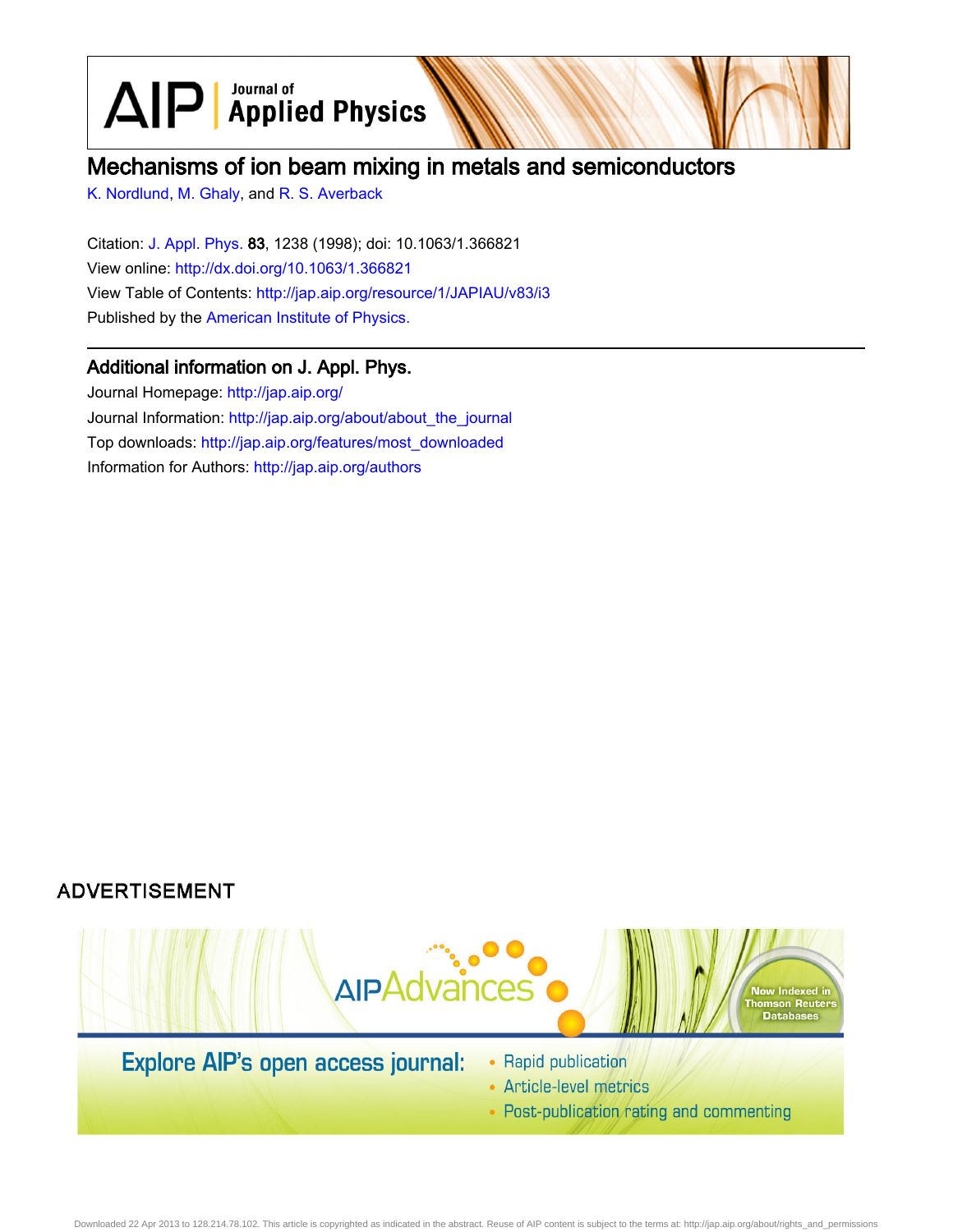# **Mechanisms of ion beam mixing in metals and semiconductors**

K. Nordlund,<sup>a)</sup> M. Ghaly, and R. S. Averback

*Materials Research Laboratory, University of Illinois, Urbana, Illinois 61801*

(Received 15 July 1997; accepted for publication 17 October 1997)

Ion beam mixing was investigated in crystalline and amorphous semiconductors and metals using molecular dynamics simulations. The magnitude of mixing in an amorphous element compared to its crystalline counterpart was found to be larger by a factor of 2 or more. Mixing in semiconductors was found to be significantly larger than in a face-centered-cubic (fcc) metal of corresponding mass and atomic density. The difference in mixing between amorphous and crystalline materials is attributed to local relaxation mechanisms occurring during the cooling down phase of the cascade. Comparison of mixing in semiconductors and metals shows that short range structural order also has a significant influence on mixing. The mixing results in fcc metals indicate that the role of the electron–phonon coupling in the evolution of collision cascades may be less significant than previously thought. © 1998 American Institute of Physics. [S0021-8979(98)02903-X]

## **I. INTRODUCTION**

The mechanisms of damage production in solids during ion irradiation is of great practical interest for such fields as ion beam processing of materials, surface characterization, and reactor technology. Unfortunately the experimental possibilities for studying the processes occurring inside materials during irradiation are quite limited. Ion beam mixing, i.e., the local rearrangement of atoms due to irradiation, $\frac{1}{1}$  is one of the few measurable quantities that is a direct consequence of collision cascade processes. Studies of the mechanisms of ion beam mixing using computational methods are therefore particularly interesting since the results can be compared with experiments. This makes possible both an elucidation of damage formation mechanisms in solids on an atomistic level and a test of the quantitative accuracy of the simulation models.

Ion beam mixing, or simply ''mixing,'' has been measured in many solids representing all classes of materials. A surprising result is that the amount of mixing per unit dose (measured in deposited damage energy per unit volume) is larger in Si than in most metals and ceramics in the same mass range. $<sup>1</sup>$  In fact, mixing in several semiconductors, such</sup> as Ge, GaAs, and InP, seems anomalously large. These observations hold even for very low-temperature irradiations, in some cases less than 30 K, and they are independent of the type of irradiation particle,<sup>1,2</sup> indicating that neither radiation enhanced diffusion nor electronic excitation are likely explanations for these results.

There are two major differences between metals and semiconductors relevant for irradiation processes: semiconductors become amorphous upon irradiation, whereas metals do not, and the atomic packing density is higher in most metals than in semiconductors. There has been some indications that mixing in amorphous structures is larger than in the crystalline ones. $2$  This is expected within thermal spike models of mixing, since the thermal conductivities of amorphous materials are much less than those of their crystalline counterparts.

Most previous theoretical studies of mixing have been based on analytical models or binary collision approximation computer simulations. $3-7$  While these models have elucidated many aspects of mixing, they do not provide a truly atomistic picture of the mechanisms of mixing. Molecular dynamic (MD) computer simulations, on the other hand, are ideally suited for studying mixing as they include all the atomic collision processes involved. Although a few studies have reported mixing values in Si at very low energies, $\delta$  no previous MD study has focused on elucidating the specific roles of ballistic and heat spike processes for mixing in semiconductors, or have compared mixing systematically either between different kinds of materials or between simulation and experiment.

In the present article, we use MD computer simulations to examine the mechanisms of mixing in different materials. The aim is to clarify how different materials properties, such as the atomic number, density, melting temperature, and structure influence mixing. We treat a wide variety of materials, namely crystalline Si, Ge, Al, Ni, Cu, Pt, and Au, and amorphous Si, Ge, Al, and Au. Our first results for silicon and crystalline Al have been presented in a previous letter.<sup>9</sup> The present study extends this previous work, and also treats heavier elements and amorphous metals to further elucidate the mixing mechanisms.

#### **II. CALCULATION PRINCIPLES**

We used classical MD methods to simulate full collision cascades. A linkcell calculation<sup>10</sup> and variable time step<sup>11</sup> were employed to speed up the simulations. The atoms were arranged in cubic simulation cells, which contained between 20 and 40 atoms for every electron volt of kinetic energy assigned to the initial recoil. In the 10 keV simulations, we used cells with about 340 000 atoms for Al, 315 000 atoms for Si, and 260 000 atoms for the heavier elements. Periodic boundary conditions were applied on the cell, and the temperature of the atoms in the outermost atom layers was softly

a)Permanent address: Accelerator Laboratory, P.O. Box 43, FIN-00014 University of Helsinki, Finland; electronic mail: kai.nordlund@helsinki.fi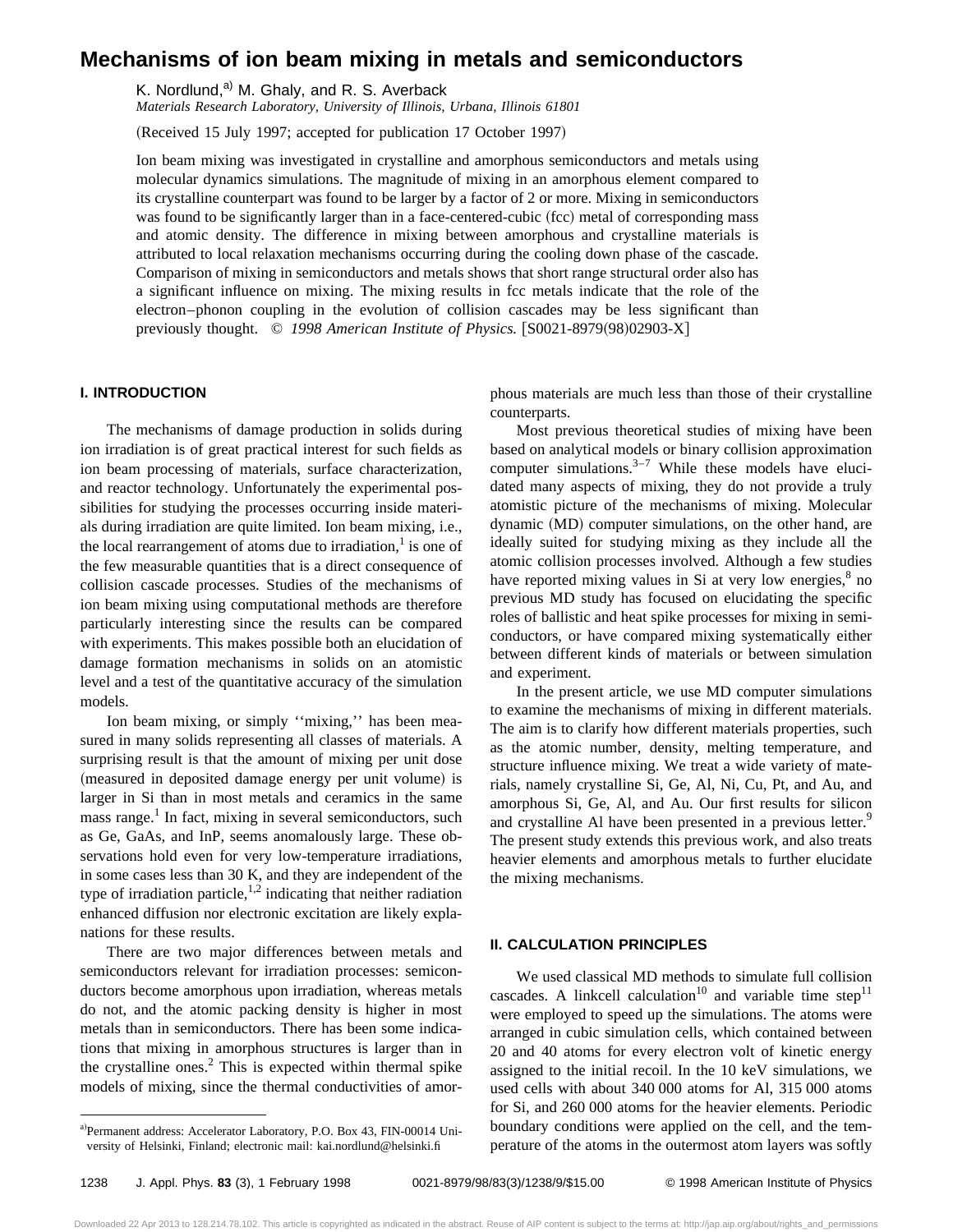scaled towards 0 K to provide temperature control and ensure that the pressure waves emanating from cascades were damped at the borders. The cell sizes were initially equilibrated to zero pressure using a pressure control algorithm,  $12$ independently for the three spatial dimensions. During the cascade calculations the cell size was held fixed, since the usual pressure control algorithms are not suited for treating the strong pressures present in the center of the cascade.

To obtain a comprehensive picture of mixing, we simulated a variety of different amorphous and crystalline semiconductors and metals. Because of their interest in semiconductor manufacturing and the availability of good interatomic potentials, we chose silicon and aluminum to represent light elements. Al is very similar in mass and atomic density to Si, but quite different in the bonding structure, so comparison of Al and Si cascades can be instructive in elucidating the effect of the crystal structure and bonding type on cascade dynamics. We studied mixing in the energy range 400 eV–10 keV in both amorphous and crystalline Si and Al to obtain a comprehensive view of the mixing mechanisms in these elements. Similar comparisons were made between Cu, Ni, and Ge, between crystalline and amorphous Au, and crystalline Au and Pt.

The forces acting between atoms in silicon and germanium were calculated from the Stillinger–Weber three-body interatomic potential. $13$  Since the potential is constructed to reproduce properties of solid, amorphous, and liquid Si, it is particularly well suited for the present study.13,14 The Ge potential was modified to reproduce the melting point correctly.<sup>15</sup> To realistically treat strong collisions a repulsive potential derived from  $ab$  *initio* calculations<sup>16</sup> was smoothly joined to the three-body potential at short interaction distances.<sup>17</sup> We have recently shown that ion beam mixing in Si is not sensitive to the choice of the interatomic potential,  $15$ so our choice of potential should not affect the results presented here.

Embedded atom method (EAM) potentials were used to describe the atomic interactions in the metals, $18,19$  with the Ziegler–Biersack–Littmark universal interatomic potential<sup>20</sup> fitted to the EAM potential at short interactions. The fit of the repulsive potential was fine-tuned so that the fitted potential gave a realistic value of the threshold displacement energy.

The amorphous Si structure was created by first equilibrating liquid Si at 3000 K for 10 ps, then quenching it to 0 K at a rate of 0.02 K/fs for 150 ps. This quench produced an amorphous Si structure with an average potential energy of  $-4.11$  eV/atom at 0 K (to be compared with the crystalline Si potential energy of  $-4.33$  eV). For Ge, we similarly obtained  $-3.00$  eV, to be compared with  $-3.17$  eV for the ground state of our modified potential. Additional annealing steps of the cell did not lower the potential energy further, which indicates that these Si and Ge structures are the lowest-energy amorphous phases of the Stillinger–Weber potentials employed.

For creating amorphous Al and Au, initial heat spikes at 2000 K and a number of subsequent heating and slow quenching steps were used to obtain an amorphous structure. Contrary to the results in silicon, we did not find any unique amorphous phase in these metals. The annealing steps continued to increase the amount of order in the cell, and decrease the potential energy toward the equilibrium value. As an aside, we note that such behavior is predicted by Granato's interstitialcy theory of amorphous solids and liquids. $21$  We chose amorphous structures obtained after several successive annealing simulations in which the initial heating temperature was lowered for every step. Thus, we obtained structures which were relatively stable towards heating to moderate temperatures of the order of 300 K. For Al the amorphous structure had a potential energy of  $-3.28$ eV (crystalline Al at 0 K has  $-3.36$  eV) and for Au  $-3.89$  $(c<sub>-</sub>Au has -3.93 eV)$ . Both structures had appreciable short range order resembling the close-packed face-centered-cubic  $f(cc)$  structure, but no long-range order.

We emphasize that because a unique amorphous phase was not identified for the metals within the EAM formalism, and because very little is known about the nature of real amorphous metals, our mixing results in *a*-Al and *a*-Au are meaningful primarily in providing a contrasting point of view to the results in the crystalline phase.

The collision cascades were initiated by giving one atom in the cell a recoil energy of 400 eV, 2 keV, or 10 keV. The initial recoil direction was chosen randomly, and the initial recoil position subsequently so that the primary recoil and energetic secondary recoils remained inside the cell borders throughout the simulation. Electronic stopping powers<sup>22,23</sup> were included in the simulations as a nonlocal frictional force affecting all atoms with a kinetic energy higher than 10 eV.

The electron–phonon coupling was not included in the present simulations. Koponen<sup>4</sup> has derived an analytical model which suggests that the low values of mixing observed in Ni, Pd, and Pt may be a consequence of the short relaxation time in the coupling of the electronic and atomic subsystems. On the other hand, these same metals with a strong electron–phonon coupling also have high melting points and elastic moduli. The high melting points and strength of the material could also result in low mixing values. By excluding the electron–phonon coupling in Pt and Ni, we test whether a purely conservative heat spike model can explain the experimental mixing results.

To obtain the time dependence of mixing, the positions of all atoms were output at 10–15 instants during an event and the squares of the atomic displacements  $[r_i(t)]$  $-r_i(t=0)$ <sup>2</sup> were summed over all atoms in the simulation cell. We verified that no displacement of the cell center of mass and no cell rotation occurred since they would have affected the value of  $[r_i(t)-r_i(t=0)]$ . The mixing parameter *Q* was determined using the expression

$$
Q = \frac{\sum_{i} [r_i(t) - r_i(t=0)]^2}{6n_0 E_{D_n}},
$$
\n(1)

where  $n_0$  is the atomic density and  $E_{D_n}$  the deposited nuclear energy.  $E_{D_n}$  was obtained from the difference of the initial recoil energy and the total energy lost to electronic stopping.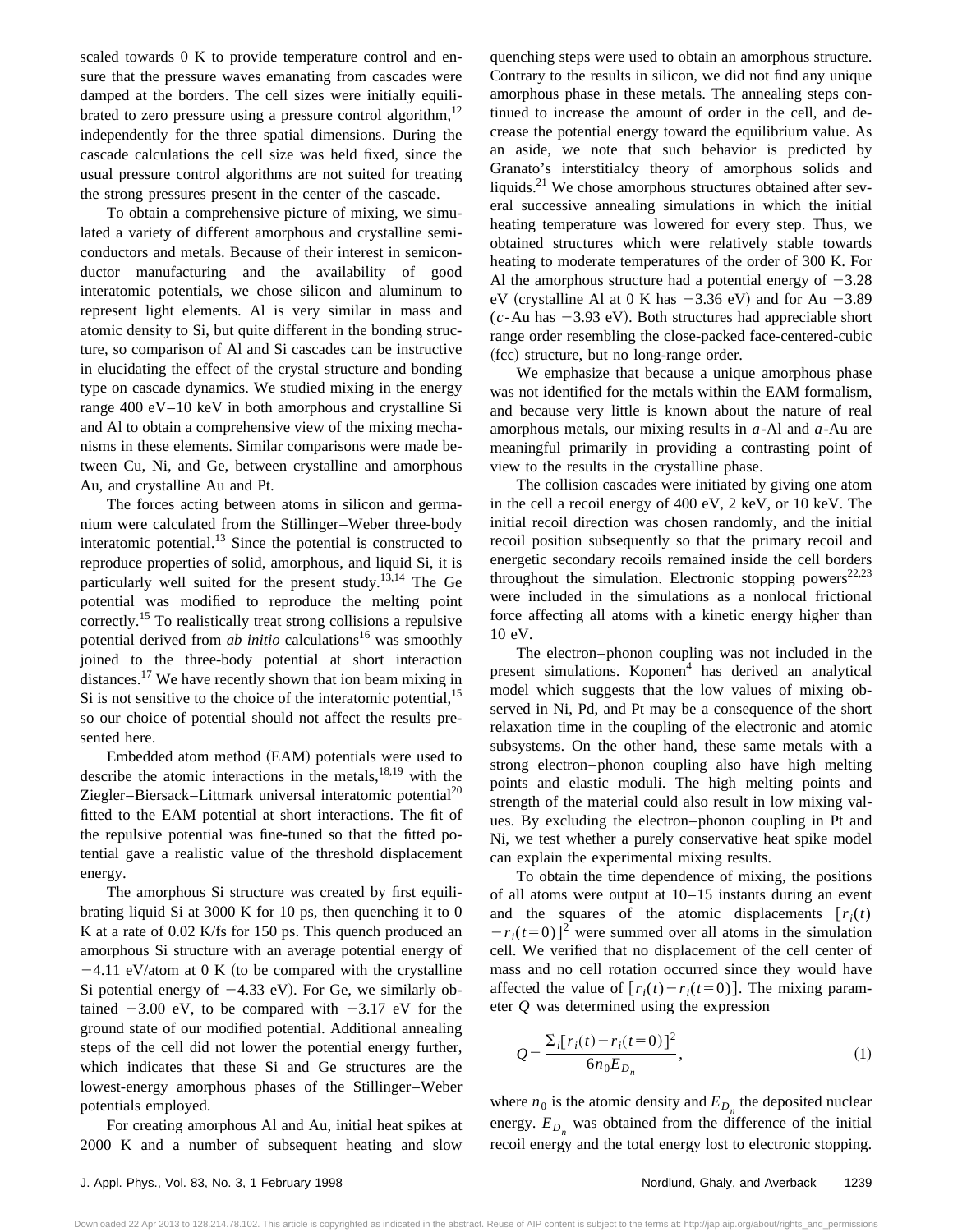TABLE I. Average total  $(Q)$  and short-range  $(Q')$  mixing and the number of displaced atoms  $N_{\text{displ}}$  in cascades in Si and Al. The error bars are estimates of the deviation from the average between different cascades. *Q* is the total mixing and  $Q'$  a measure of the thermal spike mixing, from which long-range channeled particles have been discounted.

| El.     | Cascade $E$<br>(keV) | $\boldsymbol{E}_{D_n}$<br>(keV) | Q<br>$(\AA^5/eV)$ | $\mathcal{Q}^{\,\prime}$<br>$(\AA^5/eV)$ | $N_{\mathrm{displ}}$ |
|---------|----------------------|---------------------------------|-------------------|------------------------------------------|----------------------|
| $c-Si$  | 0.4                  | 0.35                            | 6±11              | $3.0 \pm 1$                              | $27 + 2$             |
|         | 2.0                  | 1.6                             | $16+2$            | $3.5 \pm 0.5$                            | $120 \pm 4$          |
|         | 10.0                 | 7.5                             | $15 \pm 3$        | $3.5 \pm 0.5$                            | $550 \pm 40$         |
| $a-Si$  | 0.4                  | 0.35                            | $15 + 2$          | $8 \pm 1$                                | $66+9$               |
|         | 2.0                  | 1.6                             | $21 \pm 1$        | $12 \pm 1$                               | $420 \pm 30$         |
|         | 10.0                 | 7.5                             | $30 \pm 1$        | $17 \pm 1$                               | $2500 \pm 200$       |
| $c-A1$  | 0.4                  | 0.36                            | $4.1 \pm 0.2$     | $3.3 \pm 0.2$                            | $80 + 5$             |
|         | $\overline{2}$       | 1.7                             | $9 \pm 1$         | $4 \pm 1$                                | $230 \pm 20$         |
|         | 10                   | 7.9                             | $9 \pm 1$         | $4 \pm 1$                                | $800 \pm 100$        |
| $a-A1$  | 0.4                  | 0.35                            | $25 \pm 1$        | $21 \pm 1$                               | $200 \pm 20$         |
|         | 2.0                  | 1.6                             | $28 + 1$          | $20 \pm 1$                               | $1200 \pm 40$        |
|         | 10                   | 7.4                             | $41 \pm 5$        | $28 + 4$                                 | $8000 \pm 1000$      |
| $c$ -Ge | 10.0                 | 7.6                             | $30 \pm 3$        | $20 \pm 2$                               | $2300 \pm 100$       |
| $a$ -Ge | 10.0                 | 7.6                             | $70 + 5$          | $57 + 5$                                 | $9800 \pm 400$       |
| $c-Ni$  | 10.0                 | 7.8                             | $4.3 \pm 0.2$     | $3.4 \pm 0.2$                            | $1400 \pm 40$        |
| $c$ -Cu | 10.0                 | 7.9                             | $13 \pm 1$        | $12 \pm 1$                               | $3000 \pm 50$        |
| $c-Pt$  | 10.0                 | 7.3                             | $22 \pm 1$        | $17 \pm 1$                               | $2330 \pm 20$        |
| $c-Pt$  | 25.0                 | 17.7                            | $45 \pm 3$        | $25 + 2$                                 | $6800 \pm 200$       |
| $c$ -Au | 10.0                 | 7.0                             | $58 + 2$          | $33 + 2$                                 | $3350 \pm 50$        |
| $a$ -Au | 10.0                 | 7.1                             | $180 \pm 10$      | $89 + 2$                                 | $12.400 \pm 300$     |

### **III. RESULTS AND DISCUSSION**

The mixing results are summarized in Table I. These data in Table I represent averages of typically 5–7 cascade events for each initial recoil energy and material. The uncertainties given are the errors in the averages. Table I contains both the total mixing,  $Q$ , as defined in Eq.  $(1)$ , and the mixing  $O<sup>1</sup>$  which represents the contribution from atoms that have moved less than 10 Å from their initial locations. The latter quantity disregards the movement of energetic recoils. The choice of 10 E for the cut-off was motivated by plotting the integrated relative mixing

$$
Q_I(r) = \frac{\int_0^r dQ(r)}{Q} \tag{2}
$$

as a function of the atom displacement distance for all atoms in the cell (see Fig. 1). The leveling-off of the mixing between 5 and 10  $\AA$  makes  $Q'$  reasonably insensitive to the cut-off distance in this region.<sup>24</sup> Also included in Table I are values for the number of atoms displaced more than half of a nearest-neighbor distance from their initial lattice site,  $N_{\text{displ}}$ .

#### **A. Silicon and aluminum**

The silicon results are presented in Table I and Figs. 1–4. Table I shows that mixing is substantially larger in *a*than in *c*-Si. The added mixing, moreover, derives almost entirely from the difference in the short range mixing  $Q'$ (see Fig. 1). The long range mixing,  $Q - Q'$ , is the same for the crystalline and amorphous targets to within the uncertainties.

The difference in the mixing behavior can also be seen in Fig. 2, where the number of atoms that have been dis-



FIG. 1. Relative integrated mixing  $Q_I$  [see Eq. (2)] as a function of the displacement distance for Si cascades of different energies. The mixing is normalized so that the mixing at the maximum atom displacement is 1.0. The curves are averages over 2–4 cascade events.

placed from their initial locations a distance between *r* and  $r + dr$  is plotted as a function of *r*. The greater number of atoms displaced short distances in the amorphous target is readily apparent, whereas beyond about 10 Å only minor differences are found between *a*- and *c*-Si. The final positions of all atoms displaced more than 0.2 Å after a 2 keV cascade are shown in Fig. 3 for *c*- and *a*-Si. It is immediately apparent that the number of displaced atoms is much larger in the amorphous material. It is also interesting to note that a few atoms have been displaced far from the core of the cascade in *a*-Si. These displacements, which are too small to be significant to the total mixing, are a consequence of the heat and pressure wave emanating from the cascade. Similar displacements are not present in *c*-Si since the crystal structure prevents such small displacements.

The number density of displaced atoms  $(Fig. 2)$  for  $r$  $>$  5 Å varies nearly as the inverse square of distance, which is indicative of collisional mixing. Moreover, since the long range mixing is nearly identical for crystalline and amorphous targets, channeling effects at these low energies must be insignificant. The larger short range mixing in *a*-Si might, at first glance, suggest that thermal spikes have greater influence in amorphous targets. A plot of the time dependence of mixing indicates otherwise, however. Figure 4 shows that at 0.3 ps most of the mixing is complete and the magnitudes of



FIG. 2. Fraction of atoms that have been displaced a certain distance in cascade events in amorphous (*a*-) and crystalline (*c*-) Si.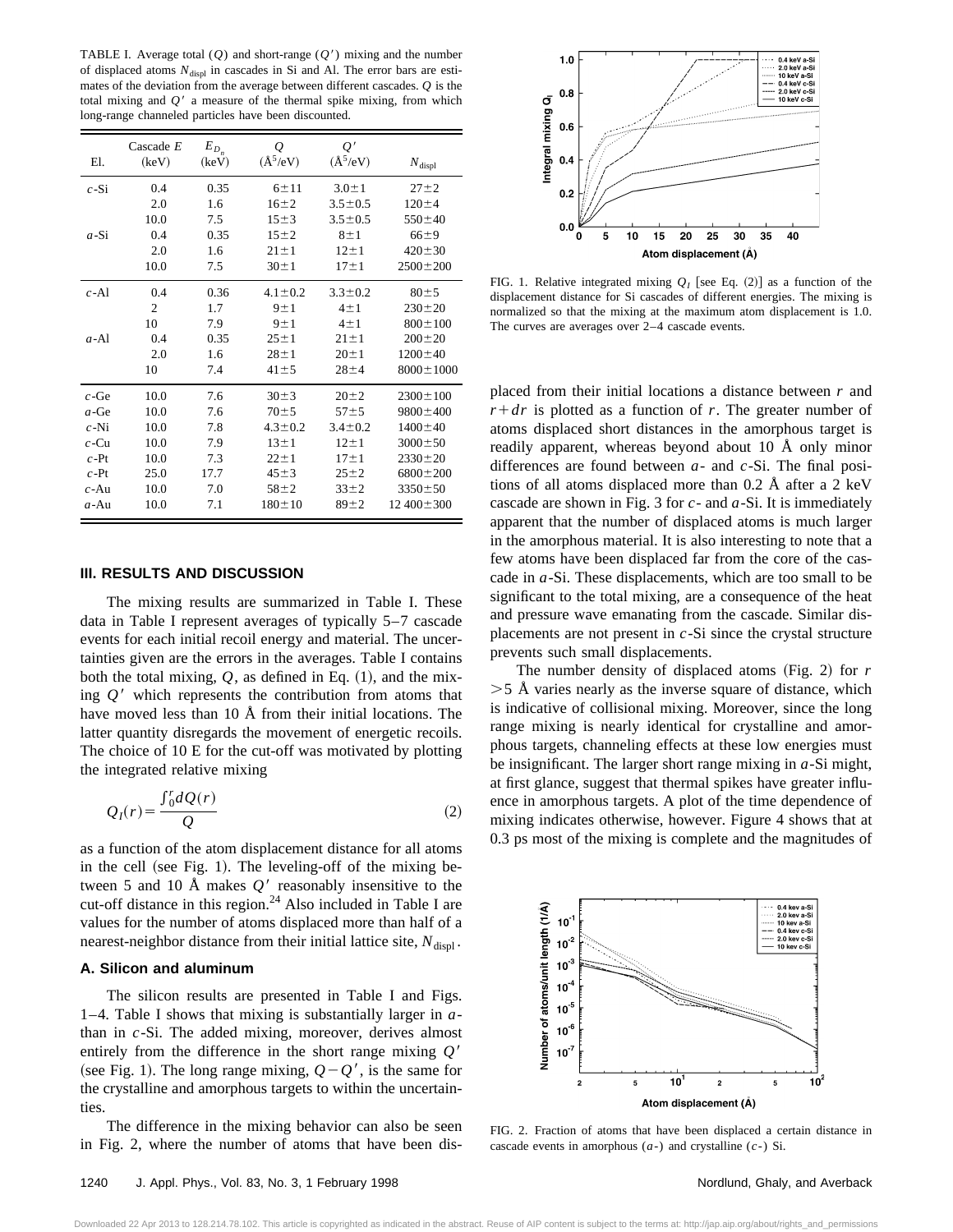

FIG. 3. Atoms displaced more than 0.2 Å in 2 keV cascades in crystalline and amorphous silicon. The atom positions are projected onto the *xy* plane. The cell size is 46 Å in both the *x* and *y* directions. Note that periodic boundary conditions were used in the simulations.

the mixing in the two structures are very similar at each of the recoil energies examined.

Following this initial displacement process, however, mixing in the amorphous phase creeps upward over the next few ps, while in the crystalline phase it creeps downward. The difference in mixing, therefore, derives from an atomic relaxation process that follows the collisional phase of the cascade. For the crystalline matrix, many atoms displaced short distances from their lattice sites return to them during the relaxation. For the amorphous phase, memory of the original site locations is lost as the local atomic configurations are rearranged, and so excited atoms randomly fall back



FIG. 4. Mixing as a function of time for individual representative cascade events in amorphous and crystalline Si.

to sites representing local minima in the potential energy. Thus, the atomic motion during the relaxation process adds to the mixing in *a*-Si but diminishes it in *c*-Si.

Whether the mixing in the later stages of the cascade in Si should be referred to as thermal spike mixing is arguable. While no extended spike is seen, it is likely that the local relaxation process is stimulated by the thermal agitation of the lattice in the vicinity of the cascade. Since hot liquidlike zones exists for about  $1-2$  ps in Si after the initiation of the cascade  $(cf. Fig. 6)$ , it is clear that some regions of the cell will be close to the melting temperature for a few picoseconds. It is noteworthy that the amount mixing, or demixing, during this relaxation period is a significant fraction of that for collisional mixing. It occurs, moreover, while the atomic energies are a few tenths of eV. This suggests that in systems where chemical forces are involved, the movement of atoms during relaxation might be biased toward more or less mixing depending upon the direction of these forces.

Since Al has nearly the same atomic number and atomic density as Si, but different bonding and cohesive properties, a comparison of mixing in Si and Al further elucidates the bonding effect on mixing. The results in Table I show that the mixing parameter is smaller in *c*-Al than in either *a*- or *c*-Si, even though the number of displaced atoms  $N_{\text{displ}}$  is substantially larger in *c*-Al than in *c*-Si. The smaller mixing in Al, therefore, derives predominantly from the difference in long range mixing. The more close-packed structure and lower melting temperature of Al cause the heat spikes in Al to be somewhat more pronounced than in  $Si<sub>15</sub>$  explaining why the number of displaced atoms is larger. Despite this larger number of atoms in the liquid zone of a cascade, which exists for only a few ps in Al, these atoms can move only very short distances, and thus, contribute less to the mixing than Si atoms that are displaced by longer range ballistic events.

The small, long-range ballistic mixing in Al may at first seem surprising since no difference was observed in the long range part of the mixing for *a*- and *c*-Si. Apparently, the short range order associated with covalent bonding plays a role in the mixing beyond  $\sim$  5 Å. The influence of shortrange order can be understood by noting that, e.g., the cross section for Si recoils with energy less than 400 eV to scatter by more than 30 $^{\circ}$  in subsequent collisions is 2  $\AA$ <sup>2</sup>. Since this is comparable to the atomic size of Si atoms and to unfilled spaces in the open tetrahedral structure of *a*- and *c*-Si, there is some transparency to low energy recoils. In the close packed fcc structure, the dimensions of open spaces are much smaller so the transparency is reduced. These findings illustrate that once the collisional cross section increases to the size of the atomic radii, the crystal structure of the target influences the atom trajectories, even in nonchanneling directions.

We tested this idea concerning crystal structure by calculating ranges of low-energy self-atoms recoiling from an ideal lattice position in Si and Al with the MDRANGE method.<sup>11</sup> The recoil was initially placed on an ideal lattice site (or the site of an existing atom in  $a-Si$ ), and given a recoil velocities randomly selected to cover all crystal directions. To obtain a representative picture of ranges from non-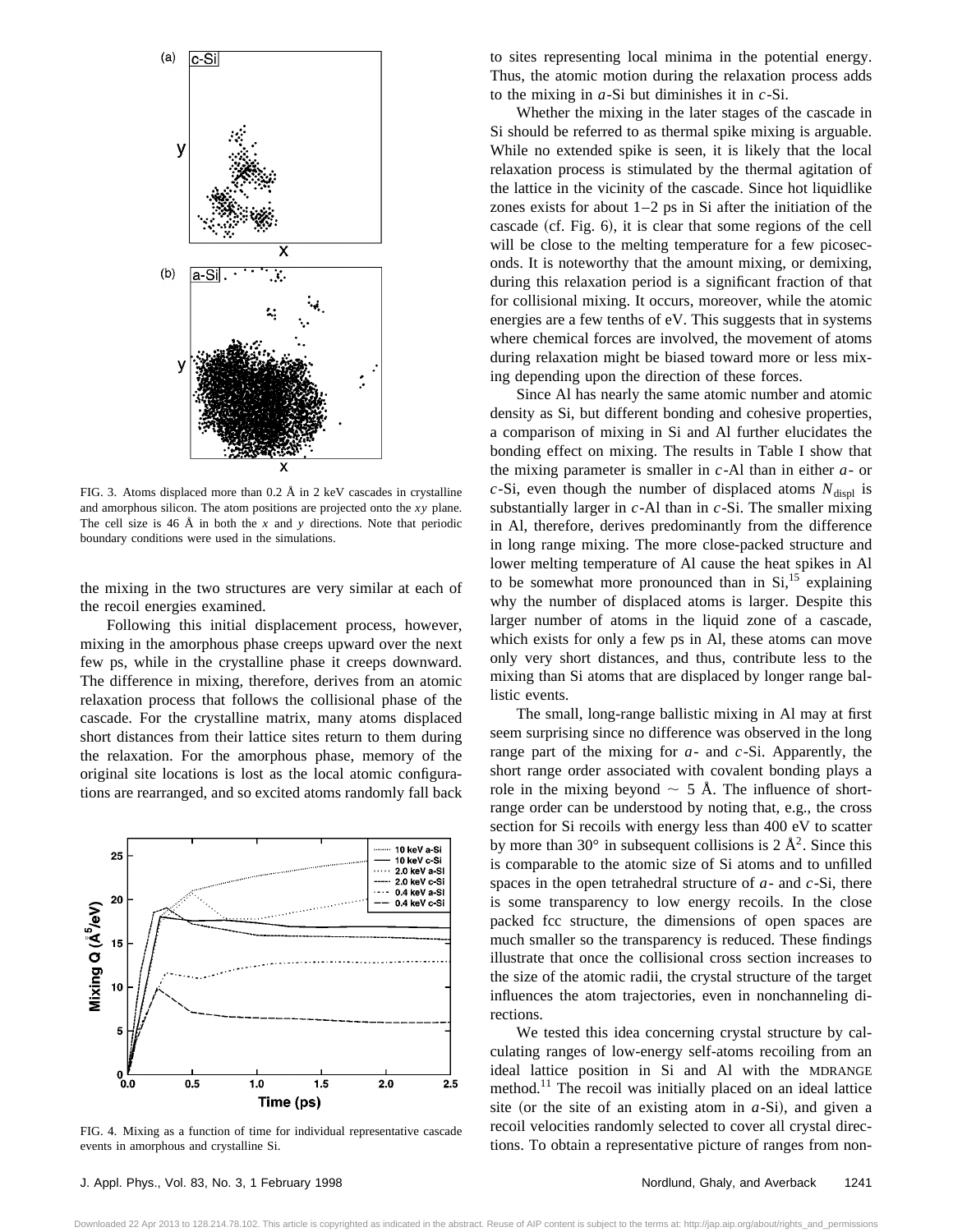TABLE II. Range results for low-energy self-ions in crystalline Si and Al at a temperature of 77 K. The results for each case are averages over 2000 events. The uncertainty of the straggling (second moment of the range distribution) results is half of the range uncertainty. Range results in the artificial fcc Si structure are included to illustrate the effect of the crystal structure on the range results.

| Element            | $E$ (eV) | $\overline{R}$ (Å) | Straggle $(A)$ | $\langle R_{\rm rec}^2 \rangle$ |
|--------------------|----------|--------------------|----------------|---------------------------------|
| $c-Si$             | 100      | $9.0 \pm 0.1$      | 2.6            | 88                              |
|                    | 200      | $13.0 \pm 0.2$     | 4.9            | 200                             |
|                    | 400      | $21.0 \pm 0.3$     | 10.0           | 530                             |
| $a-Si^a$           | 100      | $9.6 \pm 0.1$      | 3.4            | 105                             |
|                    | 200      | $14.3 \pm 0.2$     | 5.6            | 195                             |
|                    | 400      | $21.3 \pm 0.2$     | 8.7            | 530                             |
| $c-A1$             | 100      | $6.8 \pm 0.1$      | 1.8            | 49                              |
|                    | 200      | $9.2 \pm 0.1$      | 2.7            | 90                              |
|                    | 400      | $14.5 \pm 0.1$     | 5.4            | 240                             |
| $a-A1^b$           | 100      | $8.3 \pm 0.1$      | 2.7            | 76                              |
|                    | 200      | $12.8 \pm 0.2$     | 4.8            | 190                             |
|                    | 400      | $20.1 \pm 0.3$     | 8.2            | 470                             |
| fcc Si             | 100      | $7.8 \pm 0.1$      | 2.2            | 65                              |
| $(a=4.31)$         | 200      | $11.4 \pm 0.2$     | 3.9            | 145                             |
|                    | 400      | $18.9 \pm 0.2$     | 9.0            | 450                             |
| $c$ -Ge            | 100      | $6.1 \pm 0.1$      | 1.2            | 39                              |
|                    | 200      | $9.8 \pm 0.2$      | 3.2            | 107                             |
|                    | 400      | $13.3 \pm 0.2$     | 5.3            | 207                             |
| $a$ -Ge $^{\rm b}$ | 100      | $6.1 \pm 0.1$      | 1.9            | 41                              |
|                    | 200      | $9.0 \pm 0.2$      | 3.3            | 92                              |
|                    | 400      | $13.3 \pm 0.2$     | 5.1            | 212                             |
| $c$ -Cu            | 100      | $3.0 \pm 0.1$      | 0.5            | 9                               |
|                    | 200      | $4.1 \pm 0.1$      | 0.8            | 18                              |
|                    | 400      | $6.0 \pm 0.1$      | 1.5            | 38                              |

a *Ab initio* amorphous Si structure from Ref. 26.

<sup>b</sup>Amorphous structure obtained from MD simulations in the present work.

equivalent lattice sites in amorphous materials, the range results were calculated as the average over recoils starting from several initial sites. The chord (vector) range<sup>25</sup> was used to quantify the displacement of the initial ion.

The range results show that both the range and straggling are larger for Si than for Al (see Table II). The larger number of long-range recoils produces a significant increase in the mean square atom displacement of the recoiling atom  $\langle R_{\text{rec}}^2 \rangle$  relevant for mixing. The results for *a*-Si are quite close to those of *c*-Si. To verify that the Si–Al difference is not simply a consequence of the 20% lower atomic density of Si, we calculated Si ranges in an fcc structure at the normal silicon density. The obtained  $\langle R_{\text{rec}}^2 \rangle$  results are roughly in the middle between *c*-Si and *c*-Al, confirming that the density change alone does not account for the increased mixing in *c*-Si compared to *c*-Al.

Table I shows that the mixing in amorphous aluminum is substantially larger than that in *c*-Al. Figure 5 illustrates the dependence of the mixing on the atom displacement distance. The short range contribution to the mixing is dramatically larger in *a*- than in *c*-Al; about 80% of the mixing in the amorphous material derives from mixing at atomic displacements shorter than 5 Å. There are two reasons to this phenomenon. First, as in silicon, the atoms in the amorphous



FIG. 5. As Fig. 1, but for Al.

material can rearrange to new random sites at the end of the cascade, whereas in *c*-Al they are forced back to a lattice site, which in many cases is their nascent lattice site. Since no residual amorphous zones form in the cascade region of *c*-Al, the difference in mixing between *c*- and *a*-Al is more pronounced than the difference between *c*- and *a*-Si. Second, the amorphous material conducts heat more slowly than the crystalline one, making the liquid larger and its cooling time longer (e.g., for the 2 keV cases, the liquid in  $a$ -Al is on average about 1.5 times bigger and cools two times slower than in *c*-Al). Since the fcc metals form denser cascades than the tetrahedral semiconductors, this adds to the short- and medium-range mixing much more than in Si.

The long-range mixing  $Q-Q'$  is also larger in *a*-Al than in *c*-Al. This is explained by the range results in Table II, which show that  $\langle R_{\text{rec}}^2 \rangle$  for medium-energy secondary recoils in *a*-Al is about twice that in *c*-Al. Even though our amorphous aluminum structure retains considerable shortrange order, the shielding of an atom starting from a lattice site is not as effective as in the perfect structure, making it easier for atoms in *a*-Al to find open directions. Notice too that the long range mixing in *a*-Al is only slightly smaller than that in *a*-Si. The increase in the total mixing due to these longer range recoils, however, is small compared to the increase caused by the small atom displacements described above.

#### **B. Heavy materials**

The mixing results for 10 keV self-recoils in *c*-Ge, *a*-Ge, *c*-Ni, *c*-Cu, *c*-Pt, *c*-Au, and *a*-Au are shown in Table I. Comparison of the results in crystalline Ge and Cu show that mixing in the tetrahedral semiconductor Ge is approximately twice that in the fcc metal Cu, even though Ge and Cu have comparable masses and melting points. This result is understood to a large extent by the contribution of longer-range recoils to the mixing, similar to that observed in the comparison between Si and Al. The range results for 100–400 eV recoils in Ge and Cu in Table III show a very large difference in the ranges of medium-energy recoils. Because the atomic density of Ge is about half that of Cu, this relative difference in Ge and Cu is more pronounced than in Si and Al. Thus, mixing in Ge is larger than in Cu due to the longrange mixing by ballistic recoils. Conversely, the mixing parameter is larger in Ge than Si due to the larger short-range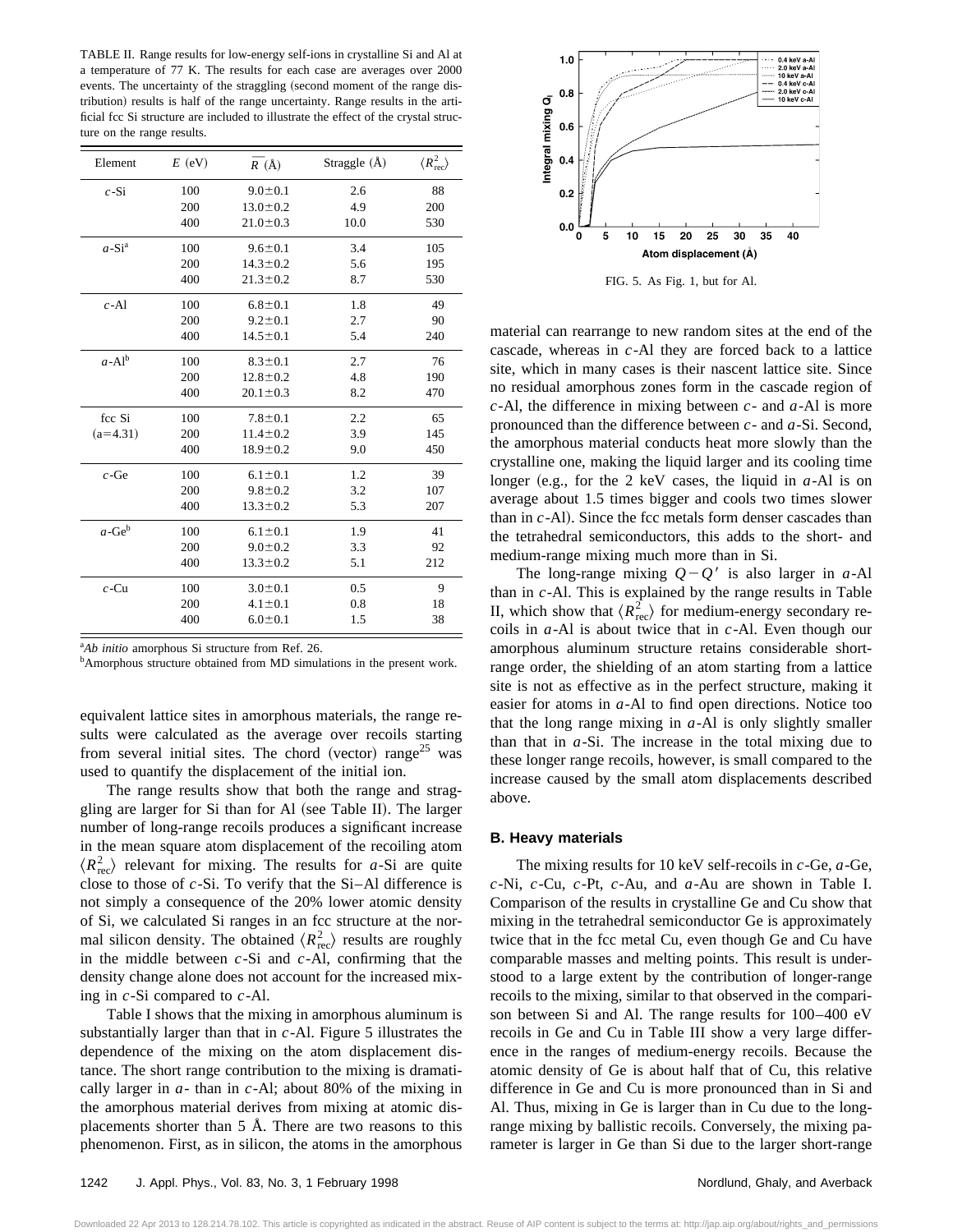

FIG. 6. Number of liquid atoms as a function of time in representative 10 keV cascades in the seven different elements.

mixing in Ge. This part of the mixing is due to thermal spike effects as the melting point of Ge is 1200 K, while it is 1700 K in Si. While in *c*-Si we saw above that all the mixing is finished at  $1-2$  ps, in 10 keV cascades in crystalline Ge the mixing continues to increase until almost 10 ps due to relocation of atoms in the melt. We also observe that the mixing in *a*-Ge is about twice that in *c*-Ge and a factor of 6 larger than that in *c*-Cu. Analogously to the situation in *a*-Al and *a*-Si the enhanced mixing in the amorphous structure derived from short range mixing.

Comparison of the fcc metals Ni and Cu on one hand, and Pt and Au on the other hand, illustrates the importance of thermal spike effects in these materials. The mixing parameter is nearly three times higher in Cu and Au than in Ni and Pt, respectively. Since each metal of both pairs has nearly the same mass and atomic density, the ballistic part of the mixing is assured to be the same, leaving the thermal spike mixing to account for the differences. Within the present EAM model, the melting points of Ni, Cu, Pt, and Au are 1630, 1220, 1500, and 1100 K, respectively.<sup>15</sup> Also, the bulk modulus of Ni is about 1.4 times that of Cu, and that of Pt is 1.7 times that of Au. The lower melting points in Cu and Au cause the liquids in the center of the cascade to be roughly twice as large, and to exist twice as long, as those in  $Ni$  and Pt (Fig. 6). This increases both the number of atoms which can get redistributed in the liquid, and the distance they can move while in it. The elastic stiffness of the material appears to be also important for thermal spike diffusion since the atomic mobilities in cascades are very sensitive to the atomic densities. In materials with soft elastic properties, the pressures generated in the hot cascades greatly expand the lattice and enhance diffusion.

The time evolution of mixing in the five fcc metals is illustrated in Fig. 7 for 10 keV cascades. We see that the initial mixing in this series of metals, which is proportional to the size of the molten region formed in the heat spike, increases with decreasing melting temperature and elastic modulus. After the first few ps of the initial spike, the mixing reaches a maximum and then decreases as the pressure and heat waves outside the liquid region abate. This is partially due to atoms falling back on lattice sites, but also due to the increase in density in the center of the cascade as it cools. This latter effect can be understood by following the evolution of a typical 10 keV cascade in Au, for which this effect is largest.



FIG. 7. Mixing as a function of time for individual representative 10 keV cascade events in five fcc metals. The inset compares the mixing in *c*- and *a*-Au.

In Fig. 8 snapshots of atom positions in Au are shown at various instants in the cascade evolution. For clarity, only atoms within a cross-sectional slab of thickness  $a_0/2$  through the center of the cascade are shown. During the first 3 ps, cavitation develops as the cascade expands outward. The extent of the expansion is largely controlled by the elastic modulus, which in Au is moderately low. The mixing is very large at this time due to the small atomic density in the central region. During the next 2 ps the cavity collapses, which coincides with the drop in the mixing parameter. The reduction in the mixing parameter during this time derives from the movement of atoms back to the center of the cascade. In Au, mixing in the melt continues after the cavitation has collapsed, although most of the mixing occurs in the earlier phase of the cascade. The final relocated atoms  $(s$ hown as hollow spheres at 30 ps in Fig. 8) are located in the same cell region which was molten during the first  $1-3$ ps of the cascade. Notice that nearly every atom in the liquid core has relocated. Figure 9 illustrates the fractional mixing  $Q<sub>r</sub>$  as a function of the relocation distance of different metals. All materials have a peak in the mixing at the nearestneighbor distance. While the mixing in Ni predominantly derives from this short-range mixing, in Cu, Au, and Pt, where the molten region exists for a long time  $(cf. Fig. 6)$ , a large fraction of the mixing derives from atoms relocated 5–20 Å from their initial site during the cascade evolution.

The mixing in *a*-Au is much larger than in its crystalline counterpart. The inset in Fig. 7 shows that although the initial *a*-Au mixing is not much different from that in *c*-Au, the mixing continues to increase for about 40 ps after the cascade. Inspection of the events showed that the liquid exists for about 25 ps after the cascade was initiated, so the increase in mixing is a consequence of both the mixing in the liquid zone, and the local rearrangements of atoms in the amorphous material. In the four materials investigated, Si, Al, Ge, and Au, mixing in the amorphous phase is 2–3 times larger than in the crystalline phase. This result is rather remarkable since the difference in the cohesive energy between the crystalline and amorphous phase is rather negligible, in-

Downloaded 22 Apr 2013 to 128.214.78.102. This article is copyrighted as indicated in the abstract. Reuse of AIP content is subject to the terms at: http://jap.aip.org/about/rights\_and\_permissions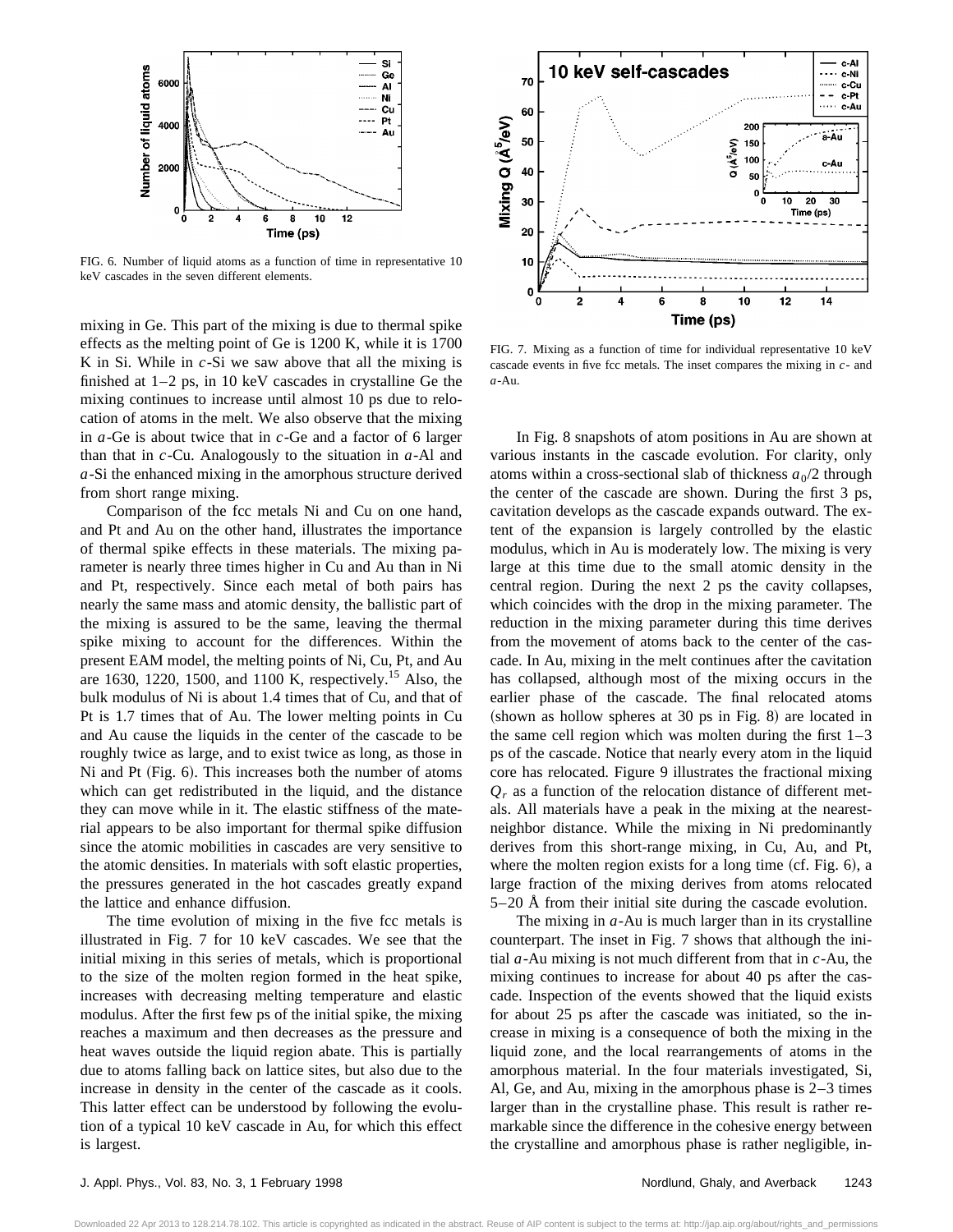

FIG. 8. Cross sections of the evolution of a 10 keV cascade in Au. The sections show a slice with a size of  $30\times30\times\frac{1}{2} a_0$  in the center of the cell. During the first 3 ps a large, almost void atom region is formed in the center of the cell, but it collapses back and (in this particular  $z$  slice shown) regenerates into perfect crystal. In the final 30 ps figure the atoms that are not at their original positions are indicated with hollow circles.

dicating that the cohesive energy is not the critical parameter controlling mixing as has been suggested in the literature.<sup>27</sup>

#### **C. Comparison with experiment**

Our finding that secondary recoils contribute significantly to atom relocation in semiconductors is in excellent qualitative agreement with the experimental evidence by Keinonen *et al.* of a large mixing contribution from low-



FIG. 9. Fractional mixing  $Q_r$ , i.e., mixing as a function of the atom displacement distance for 10 keV cascades in the five fcc metals.

TABLE III. Simulated (sim.) and measured (exp.) values for the mixing coefficient *Q*. All values are in units of  $\AA^5$ /eV. For Si and Ge, the average (ave.) mixing over all marker elements is given along with that for a Ge or Si marker.

| Material | $O$ (sim.) | $Q$ (exp.) | Marker element        |
|----------|------------|------------|-----------------------|
| $c-Si$   | 15         | 80, 60     | Ge, ave. <sup>a</sup> |
| $a-Si$   | 30         | 80, 60     | Ge, ave. <sup>a</sup> |
| $c$ -Ge  | 30         | 90, 120    | Si, ave. <sup>a</sup> |
| $a$ -Ge  | 70         | 90, 120    | Si, ave. <sup>a</sup> |
| A1       | 9          | $13 - 23$  | Ag, W, $Pt^b$         |
| Ni       | 4          | $5 - 8$    | Pt, $Au^b$            |
| Cu       | 14         | $23 - 27$  | Cu Ref. 1; Pt, $Au^b$ |
| Pt       | 22         | 14, 24     | Fe, $Nib$             |
| Au       | 58         | 60, 160    | Ni. Cu <sup>b</sup>   |

a Reference 1.

b Reference 28.

energy recoils in  $Si<sup>5</sup>$  Our results show that this effect is a consequence of the open crystal structure in Si and should not be expected to be pronounced in materials with closepacked structures.

The experimentally measured mixing efficiency is usually defined as

$$
Q_{\exp} = \frac{Dt}{\Phi F_{D_n}},\tag{3}
$$

where *D* is an effective diffusion coefficient for mixing, *t* is the implantation time,  $\Phi$  the ion fluence, and  $F_D$  the deposited nuclear energy per ion per unit depth.<sup>28</sup> The equivalence between  $Q_{\text{exp}}$  and the simulated mixing  $Q$  given in Eq. (1) follows from the atomistic definition of the diffusion coefficient.<sup>29,30</sup> Despite the equivalence between these definitions of mixing, the quantitative comparison of our results with experiments is not completely direct. Most irradiations have been performed using ions with masses ranging from  $20$  amu (Ne) to 136 amu (Xe) and with ion energies much higher than the ones used here, typically over  $100 \text{ keV}$ .<sup>1</sup> The comparison is further complicated by procedures employed to obtain the mixing parameter. The experimental values are usually obtained by fitting a Gaussian profile to the broadened marker layer shape. Since the distribution of recoiled atom with displacement distance actually falls off in materials such as Si as  $1/r^2$  (Fig. 2), the shape of the broadened marker layer will not necessarily have an ideally Gaussian shape. $31$  Thus, the mixing derived from fits to Gaussian distribution may not correspond exactly to the atomic mixing obtained from simulations. Despite these complications, useful comparisons are possible, largely because energetic cascades break up into subcascade structure, and the energy dependence of the mixing parameter is relatively weak.<sup>32</sup> Subcascade formation begins below or not far above  $\sim 10$ keV for all but the Au and Pt events.

The mixing parameters obtained from our simulations are compared with experiments in Table III. The experimental results are obtained from various sources. For the metals, we chose the experimental values from the measurements of Kim *et al.*,<sup>28</sup> since they were performed at 6 K using markers with similar characteristics as the host metals themselves. and thus most suitable for our self-ion simulations at 0 K. For Si and Ge we used results from the review by Paine and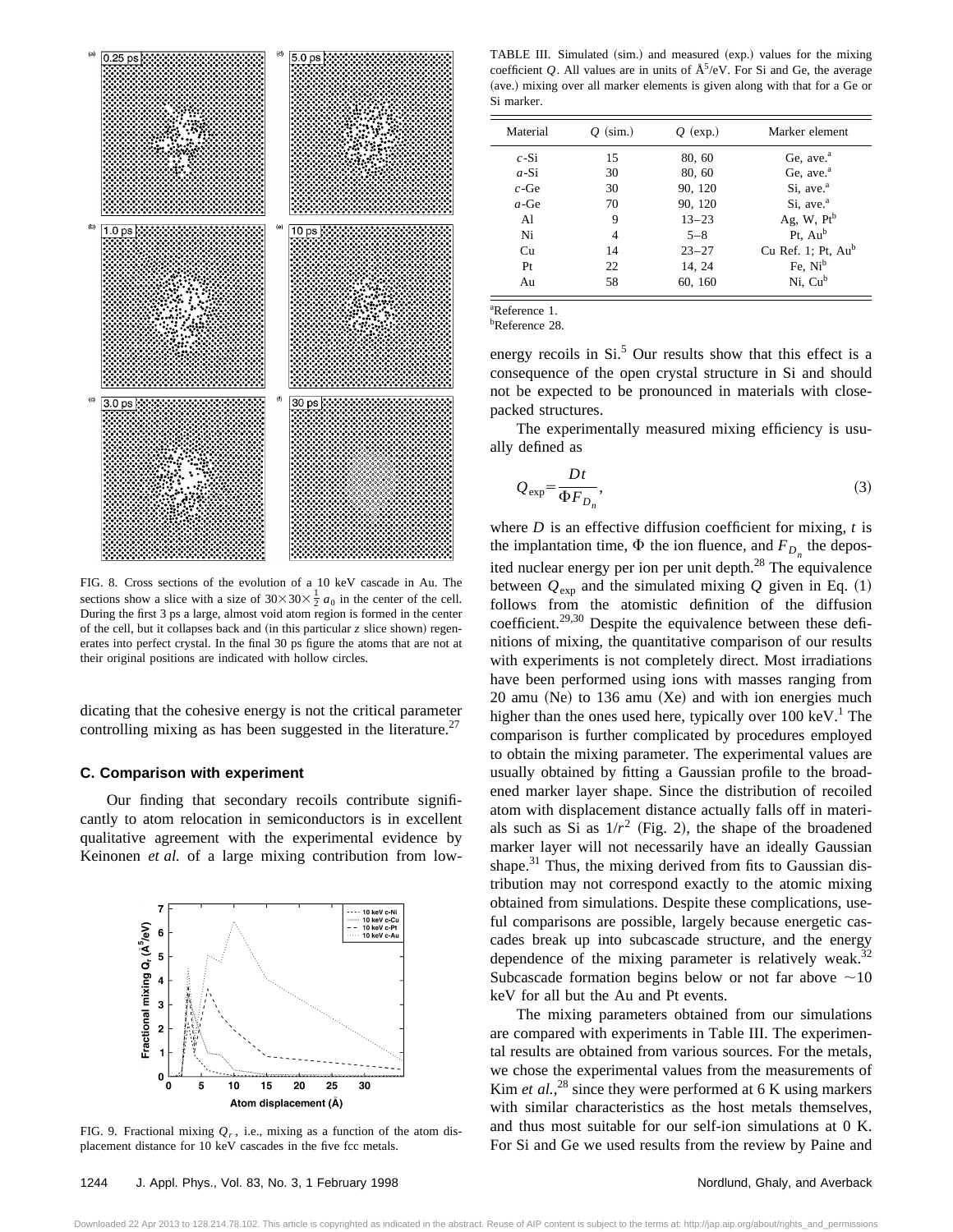Averback.<sup>1</sup> Values for Si markers in Ge and Ge markers in Si are listed, as these seem most appropriate, and the average mixing value of all the markers is given for each host. Because the values of mixing vary by a factor of  $\sim$ 2 from marker to another, agreement between simulations and experiments can only be considered at this level.

The overall agreement between simulation and experiment is relatively good, even on an absolute scale. In all cases the values obtained by simulation are within a factor of 2 of those obtained by experiment. Except for the case of Pt, the simulation values are smaller than the experimental ones. This can be explained by the possibility that the mixing parameters have not yet reached their asymptotic ''subcascade'' values at 10 keV. Diaz de la Rubia *et al.* found for Cu that the mixing parameter increased by a factor of 60% between 10 and 25 keV. $^{33}$  For Au and Pt, subcascade formation is not expected until about 50 keV. $34$ 

The simulations are particularly successful in predicting the relative values of the mixing parameters. In comparing mixing in *a*-Si and *a*-Ge with that in Al and Cu, both the simulation and experiments show a factor of about 3 times larger mixing in the amorphous semiconductors. This was explained above on the basis of the open, amorphous structure in these materials. The difference in experimental mixing values by a factor of  $\sim$ 3 between Cu and Ni on one hand, and Pt and Au on the other hand, is also reproduced in the simulations. Since electron–phonon coupling has not been included in the simulation, the results appear to be in contradiction with the model of Koponen, $4$  which suggests that the electron–phonon coupling can explain the low mixing of Ni and Pt compared to that in Cu and Au (although a later article mentions that this is not the only possible explanation for the difference.) $35$ 

Our results, moreover, are readily compared with those in Koponen's article since the average deposited energies of about 200 eV/ $\AA$  for Ni and Cu, and 300 eV/ $\AA$  for Au and Pt used there are about the same as in our simulations (the mean range of 10 keV Ni and Cu self-recoils is about 45 Å, and 10 keV Au and Pt recoils is 30 Å).<sup>15</sup> Although the question of electron–phonon coupling will be further discussed below, it can be seen that much of the difference in the mixing between Cu and Ni, and between Au and Pt, can be attributed to their different melting temperatures and elastic properties. Our mixing values of 4 and 22 for Ni and Pt are in clearly better agreement with experiment than the very low values of  $1-2$  and 5 given by the model of Koponen.<sup>4</sup>

Before discounting the possible importance of electron– phonon coupling, it is worth noting that only for Pt the simulated values of the mixing parameter are as large, or larger, than the experimental ones. This is surprising since 10 keV recoils are far below the subcascade regime in Pt so that even higher mixing values can be expected at higher energies. In the other materials, it is unlikely that higher energies would raise the simulated mixing values above the experimental ones. For this reason, we ran three additional cascades of 25 keV in Pt. A mixing parameter of  $45 \text{ Å}^5/\text{eV}$  was obtained. This value is clearly higher than the experimental ones, and if we assume that subcascade formation does not become prominent until 50 keV, even higher values of the mixing parameter may be found for the actual experimental recoil energies.

These findings suggest, therefore, that the simulated values of mixing in Pt are too high, albeit only by a factor of 2 or less. This may be related to the Pt potential underestimating the experimental melting point by about 500 K, more than any of the other potentials.<sup>36</sup> Another possible explanation appears to be the exclusion of electron–phonon coupling from the calculations, although deficiencies in the interatomic potential for Pt cannot be completely ruled out. If electron–phonon coupling is indeed responsible for the discrepancy between simulation and experiment, these findings will have significance for mixing in many other metals as well, as discussed by Flynn and Averback.<sup>37</sup> Nevertheless, since the calculated mixing in Au is a factor of  $\sim$  3 greater than that in Pt  $(at 10 \text{ keV})$ , it is clear that the crystal structure, melting temperature, and elastic properties of the material are still dominant factors in understanding ion beam mixing in most materials. Since the mixing is a direct consequence of the general time development of a collision cascade, it is likely that this conclusion holds for many other aspects of cascade evolution as well.

### **IV. CONCLUSIONS**

The present work has examined the mechanisms of mixing in several crystalline and amorphous semiconductors and metals. A primary observation was that mixing in the amorphous phase is larger by a factor of  $\sim$  2–3 than in the crystalline counterpart. In Si the enhanced mixing is primarily due to relaxation effects following the ballistic phase of the cascade, while in metals it is due to the extended lifetime of the thermal spike. A new finding in this study concerned the role of the local structural order on the range of low energy particles is revealed. It was found that the more open structures associated with tetrahedral bonding provide some transparency for low energy particles, allowing them to traverse much farther than they can in close-packed structures. It was shown that this is not simply a question of atomic density. The larger mixing in semiconductors than in corresponding metals appears to be a consequence of their more open structures and their amorphous structures under irradiation.

In metals, we obtained fairly good agreement with experiment even though we did not include the electron– phonon coupling in the simulations. In all cases, the simulated values of the mixing parameter were within a factor of 2 of the experimental values, and even this discrepancy could be attributed to the different recoil spectra employed in the simulation and experiments. The ratios in mixing between Ni and Cu and Pt and Au showed that basic material characteristics like the melting temperature can account for a large difference in mixing in materials with similar densities and masses, which indicates that the electron–phonon coupling may not be as important in cascades in Pt and Ni as previously thought. Additional mixing experiments in Ni and Pt using irradiations with lower energy recoil spectra would greatly help in establishing the role of electron–phonon coupling in this material.